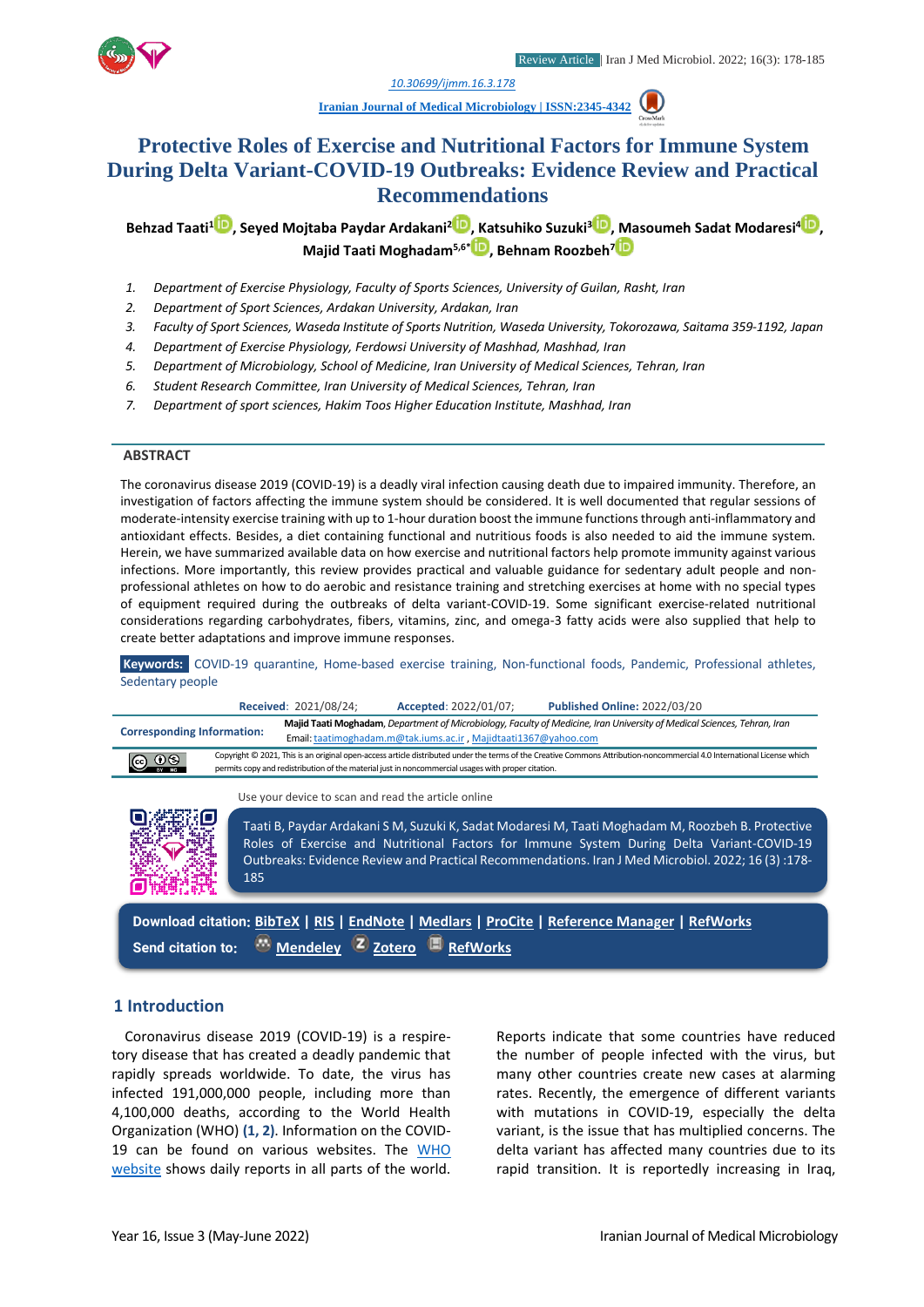South Korea, Iran, Pakistan, Kazakhstan, Bangladesh, Japan, Myanmar, Vietnam, Thailand, and Malaysia **(3)**. Research has shown that most people who gave up their lives fighting against COVID-19 had underlying diseases and low immune functions. The findings of various studies have also confirmed that many people with sufficient immune functions can be infected with viruses without any symptoms **(4)**. Therefore, it has been suggested that one of the ways to deal with COVID-19 is to build up the immune system function and strengthen the body because the immune system inability causes the defeat of suffering people against the terrible virus **(5-7)**. Thus, the generalization of all recommendations by the WHO and various researchers in the field of COVID-19 can be helpful for new variants of the virus. However, self-isolation and staying at home during the pandemic may induce various negative characteristics of sedentary behaveiors, such as decreased physical fitness and immune functions **(6, 8)**. The present article focuses on practical exercise training approaches and nutritional items for sedentary people across the delta variant of COVID-19 outbreaks.

## **2. Distinction of Delta Variant of COVID-19**

During the SARS-CoV-2 pandemic, mutations of the virus led to the development of different variants, including alpha (B.1.1.7), beta (B.1.351), gamma (B.1.1.28.1), and delta (B.1.617.2), which constitute a significant threat to public health because of their potential escape from the immune system and greater transmissibility **(9)**. The delta variant of COVID-19 was first identified in India, more prevalent than the alpha variant. The delta variant is more frightening because of the increased risk of hospitalization and higher transfer rates (e.g., 60% faster than the alpha type) and requires more oxygen. It is important to note that among patients with delta variant, the number of people hospitalized who have not yet been vaccinated is higher than those who have not been vaccinated **(10-12)**. Patients with this variant have moderate to severe cold manifestations. Recently, loss of taste and smell and shortness of breath cannot be obvious symptoms because patients' vaccination status and age complicate their diagnosis based on the delta variant. Hence, the symptoms of the delta variant are milder than those of the SARS-CoV-2 virus, so patients may think they have hay fever or a cold and that these patients are indistinguishable from others **(11)**.

Mutations in L452R and P681R (splice binding domain of the SARS-CoV-2 spike protein receptor from the delta variant) have been shown to cause high transmission as well as rapid propagation in heavy waves in India. In addition, concerns were raised about the effectiveness of the species and the ability to escape the vaccine **(13, 14)**. All parameters that play a key role in COVID-19 transmission rate such as

production time (interval between primary and secondary infection), the incubation period (period from infection to disease onset), and serial interval (interval between onset of symptoms in primary and secondary cases) were shorter in the delta variant than previous variants **(15)**. The high number of newly infected individuals per day leads the Indian healthcare system to failure as hospitals run out of beds, lack oxygen, and cannot serve critically ill patients **(13)**. For that reason, the delta variant is an "improved" virus of the alpha variant, which increases transmission and anxiety due to some mutations, especially mutations in the spike protein. A major mutation has occurred at the furin cleavage site, resulting in greater airway compatibility than the Wuhan COVID-19. The adaptation of airway cells increases the virus in infected patients; therefore, the probability of transmitting the virus from patients to air is more than its transfer to other people. With this explanation, the probability of infecting people after exposure to less viral infection is also high because this variant has a higher efficiency in infecting human airway cells **(16)**. The important thing is that the delta variant in families and indoor exercises is transmitted **(13)**. In these circumstances, compliance with the protocols proposed by the WHO, including a distance of one meter from others, the use of masks, and handwashing, should be a priority.

Plus, researchers recommend that the proposed exercises to strengthen the immune system be done outdoors. Several abnormalities in coagulation and activation of the complement system also occurred in severe COVID-19 with symptoms containing elevation on fibrin degradation products, dimero-D, and Creactive protein (CRP). Also cytokine storm was characterized by the increase of circulating cytokines such as interleukin (IL)-6, IL-1β, IL-10, IL-2, IL-8, IL-17, monocyte chemoattractant protein 1 (MCP-1), tumor necrosis factor-alpha (TNF-α), interferon-gamma (IFNγ), macrophage inflammatory protein 1 alpha (MIP-1α), gamma-induced protein 10 (IP10), granulocytecolony stimulating factor (G-CSF), and other molecules. In this situation, although in contrast to increase of inflammation markers such as IL-1β, IP10, MCP-1, and IFN-γ by T helper lymphocytes 1 response, increase of IL-4, IL-5, and IL-10 for suppressing the inflammation via T helper lymphocytes 2 to minimize inflammatory tissue damage, causes an imbalance in immune regulation. In COVID-19 patients, cytokine storm develops an immunological system attack to different body organs such as lungs, kidneys, heart, liver, brain, spleen, and lymph nodes, leading to significant lesions **(17, 18)**. Therefore, regular physical exercise, on the one hand, leads to a decrease of inflammatory responses and stress hormones; It increases immature B cells, natural killer (NK) cells, lymphocytes, and monocytes. Consequen-tly, the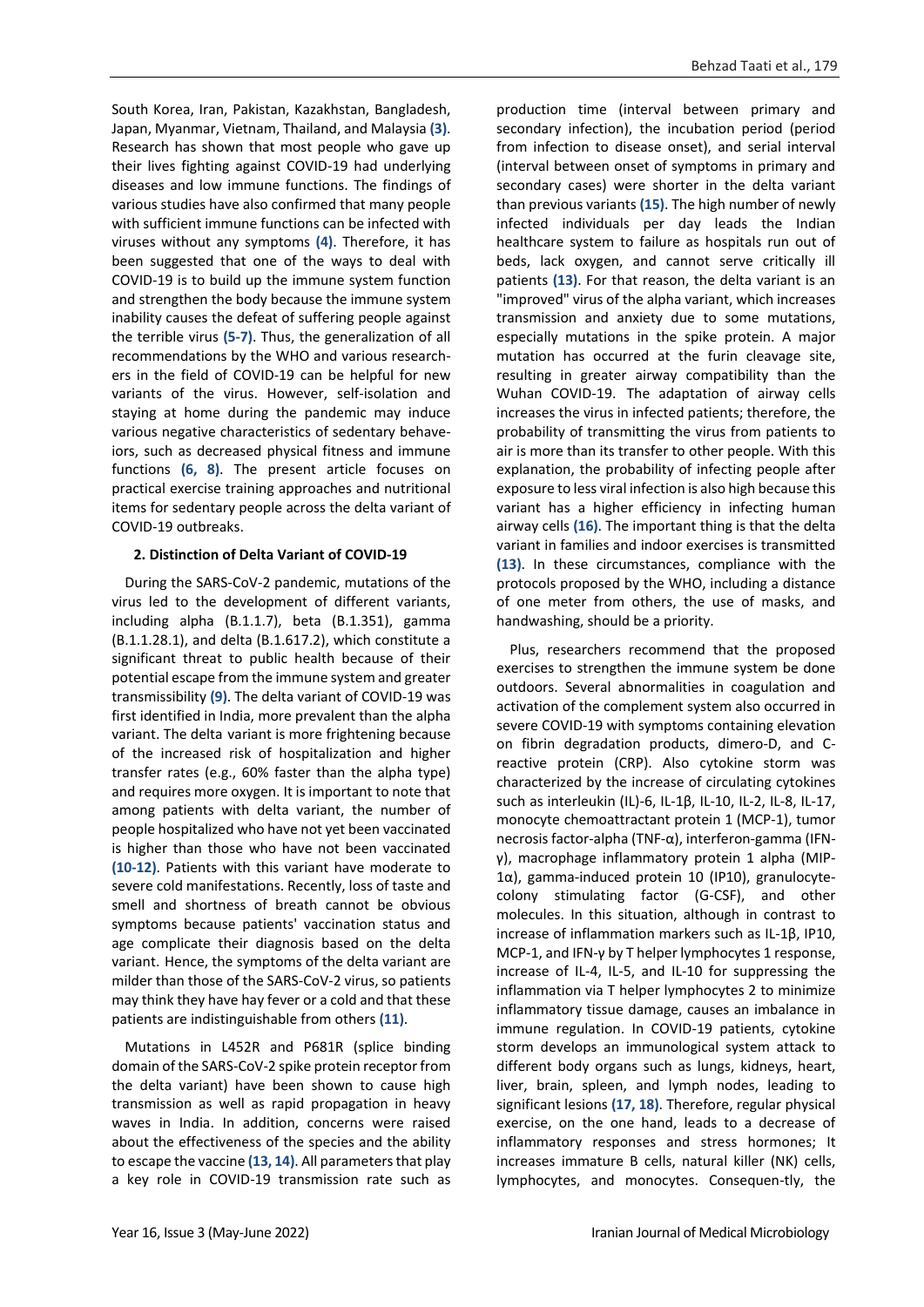improvement of the immune system and the reduction of the systemic inflammatory process occurring in the body, which confirms the contribution of the immune system by regular physical activity **(17)**, resulting in helping to prevent respiratory diseases and protecting against infections such as the delta variant of COVID-19.

#### **3. Exercise Training Approaches**

Regimented exercise is considered an important and effective tool in preventing and managing chronic non-communicable diseases risk **(8, 18-21)**. Global recommendations on physical activity for health suggest 60 min/day of moderate-to-vigorous physical activity for children and youth (5 to 17 years), and 75 min/week of vigorous or 150 min/week of moderate physical activity for adults and elderly (≥ 18 years) **(22)**.

Nowadays, we know that regular exercise training combined with proper nutritional strategies would enhance immune function **(23-25)**. In general, each session of moderate-intensity exercise training with the appropriate duration is an immune system adjuvant, and when repeated regularly, induces antiinflammatory and antioxidant effects that can protect against mortality and incidence rates for chronic diseases, influenza, and the risk of upper respiratory tract infection (URTI) **(8, 23, 25)**. There are several mechanisms related to beneficial effects of regular exercise training, including recirculation of antiinflammatory cytokines, immature B cells, cytotoxic T cells, NK cells, immunoglobulins such as immunoglobulin A (IgA), and immune cells such as neutrophils, together with improving the functional activity of tissue macrophages against pathogens **(8, 23, 26)**. In this regard, Klentrou et al. reported that 12 weeks of moderate exercise increased salivary IgA in a group of healthy men and women, compared with sedentary controls **(27)**. In another study with the same training period, moderate-intensity exercise modulated inflammatory cytokines, including TNF- $\alpha$ , IL-2, IL-4, and IL-6, more than low-intensity exercise training in obese type 2 diabetic patients **(28)**. In addition, comparative data from a human study showed that long-term moderate exercise in sedentary older adults and women resulted in a significant increase in the number of T helper cells. In contrast, non-exercise control subjects did not show significant changes **(29)**. Hence, regular moderate exercise seems to be

associated with better immune functions and be helpful for a decrease in the risk of infections.

It has been concluded that acute exercise stimulates the continuous exchange of distinct and key immune cells, such as leukocytes, between the circulation and tissues associated with improved immune functions **(23)**. Increased cardiac output, vascular vasodilation, and blood flow with acute exercise lead to greater mechanical forces on the endothelium, causing leukocytes to demarginate and enter the bloodstream. This is accompanied by more shear stress levels within the capillary structures that contain marginated leukocytes, which can drive more leukocytes into the peripheral circulation **(30)**. Additionally, lymph is emptied into the blood via the thoracic duct during exercise, increasing lymphatic flow **(31)**. In contrast, long-lasting, intense exercise training may be immunosuppressive. Exposure to this stressor increases susceptibility to infection and illness through increased intestinal permeability, oxidative stress, and induction of muscle damage or fatigue that leads to acute inflammation **(8, 25, 26, 32)**. Therefore, choosing the correct training variables, especially for sedentary people and amateur athletes, is principal to prevent such adverse effects and maintain or improve the principal health-related physical fitness components **(26, 33)**.

In that regard, outdoor activities are typically more available, and many types of physical exercises can be performed, but there are still many possibilities for home-based exercises during quarantine. Indeed, it should be emphasized that "doing at least some exercise is better than nothing" **(33, 34)**. According to the reasons listed above, we have provided practical recommendations for specific home-based exercise training across the situation of the COVID-19 pandemic [\(Table 1\)](#page-2-0).

#### **4. Nutritional Recommendations**

Sufficient intake of carbohydrates, polyphenols, and vitamins could be helpful **(8, 23, 51-53)**. To improve viral protection and reduce exercise-induced inflammation, a well-balanced diet containing a variety of carbohydrate and protein sources, grains, fruits, and vegetables is needed to provide sufficient energy and antioxidants **(8, 23, 51, 52, 54)**. Here, we have summarized some applicable nutritional items which may be more important and usable during the COVID-19 outbreaks [\(Table 2\)](#page-4-0).

<span id="page-2-0"></span>**Table 1.** Home-based exercise recommendations for sedentary adult people and amateur athletes to do during delta variant-COVID-19 outbreaks.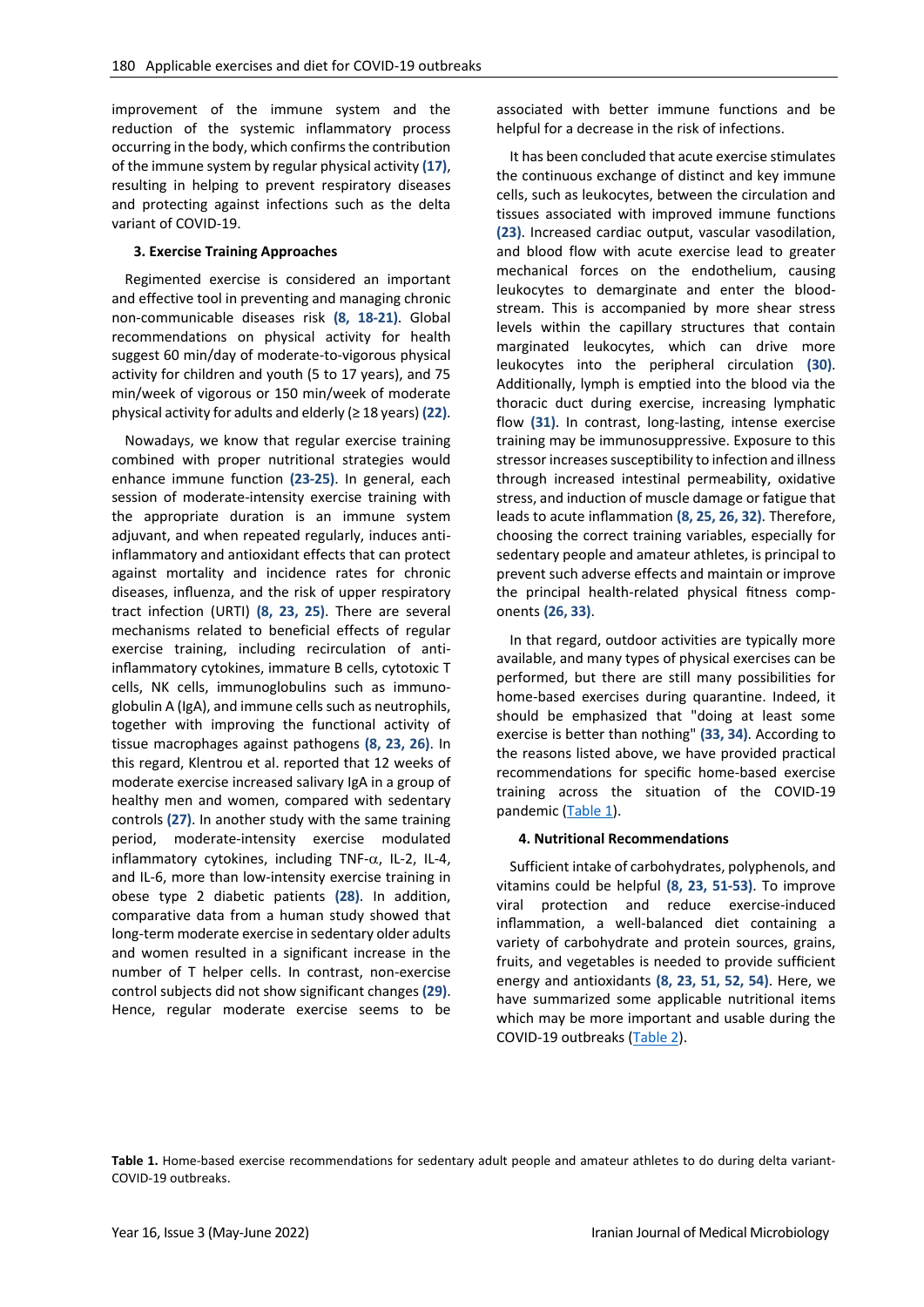#### **Frequency At least 3 and preferably 5 days per week Type Combined training (60 min) including aerobic (30 min) and resistance (30 min) training regimens Evidence-based reasons Aerobic training 1) Continuous or interval training:** Exercises: treadmill running or brisk walking, cycling on a stationary bike (if available), different types of dancing Duration: 30-min continuously or three 10-min intervals with 1-2 min rest between them Intensity: 60%-90% of HRmax (5-10% increases per week) **2) Interval training with shorter duration:** Exercises: jogging in place, jumping jacks, jumping rope (visible or invisible, depending on the individual proficiency), squat thrusts (Burpees), high knees, skaters, and other full-body exercises like these. Duration: 30 min including 3-4 intervals of each exercise with 10-20 reps (depend on the type of exercise), and 30-45 s and 1-2 min rest between the intervals and exercises, respectively. Intensity: 60%-90% of HR<sub>max</sub> (5-10% increases per week)  $\downarrow$  TNF- $\alpha$  (28, 35-38) ↓ CRP (36, 38, 39)  $\downarrow$  HbA1c (28) ↓ IL-2, IL-4 (28) ↓ IL-18 (35, 40) ↓ IL-6 (28, 36-39) ↑ IL-10 (37) ↑ CD3<sup>+</sup> (37) ↑ CD4<sup>+</sup> (29, 37) ↑ CD8<sup>+</sup> (37) ↓ CD4<sup>+</sup>/CD8<sup>+</sup> ratio (37) ↑ CD28<sup>+</sup>CD4<sup>+</sup>(29) ↑ salivary IgA (27)  $\downarrow$  MIP-1γ (35) **Resistance training 1) resistance band training:** Exercises: seated row, pull apart, push-ups, decline push-ups, lateral raise, shoulder press, forward raise, biceps curls, squats, decline triceps extensions, etc. **2) dumbbells (or bottles of water or sand), free weights, or other types of**  available resistance equipment: Exercises: reverse fly, bent over row, chest press, shoulder press, forward raise, biceps curls, overhead triceps extensions, squats, stationary lunges, toe raise, etc. **3) Bodyweight training:** Exercises: sit-ups, push-ups, pull-ups, dips, plank, glute bridge, squats, Bulgarian split squats, overhead lunges, bicycle crunches, etc. Duration: 30 min including 3-4 sets of selected exercises with 10-20 reps (depend on the type of exercise), and 60-90 sec and 2-3 min rest between the sets and exercises, respectively. **Intensity:** level 11-16 according to Borg's scale (i.e., scores 11 and 12 as light, 13 and 14 as somewhat hard, and 15 and 16 as hard exercise).  $\downarrow$  CRP (41-44)  $\downarrow$  IL-6, TNF- $\alpha$  (43, 45) ↑ IL-10 (42, 44) ↓ IL-18 (35)  $\downarrow$  NKTNF- $\alpha$ , NKTTNF- $\alpha$  (46)  $\downarrow$  HbA1c (47) ↓ LDL-c (47)  $\downarrow$  TLR2 and TLR4 (44)  $\downarrow$  MIP-1y (35) **Cool-down 1) static stretching:** Exercises: chest stretch, upper back stretch, shoulder and triceps stretch, wrist stretch, side stretch, calf stretch against a wall, hip flexor stretch, quadriceps stretch, seated glute stretch, seated hamstring stretch, low-back stretch on the ↑ salivary IgA (48) ↑ testosterone (48) ↓ cortisol (48) ↓ neutrophil count (49) ↓ inflammatory lesion thickness

ground, abdominal stretch, etc. Duration: 6-10 sec per limb/muscle.

Intensity: until the onset of pain in the muscle.

↑ increase, ↓ decrease, HR<sub>max</sub>: maximal heart rate, TNF-α: tumor necrosis factor-alpha, IL: interleukin, IgA: immunoglobulin A, NK: natural killer cell, NKT: natural killer T-cell, CRP: C-reactive protein, HbA1c: glycated hemoglobin, TLR: Toll-like receptor, MIP-1γ: macrophage inflammatory protein 1 gamma.

It should be noted that the recommendations regarding vitamin D depend on the dietary habits of the country considered. For instance, Iran, emphasizing plant-based diets, has lower 25-hydroxycho-

(49)

↑ IL-2 <sup>+</sup>CD8<sup>+</sup>(50)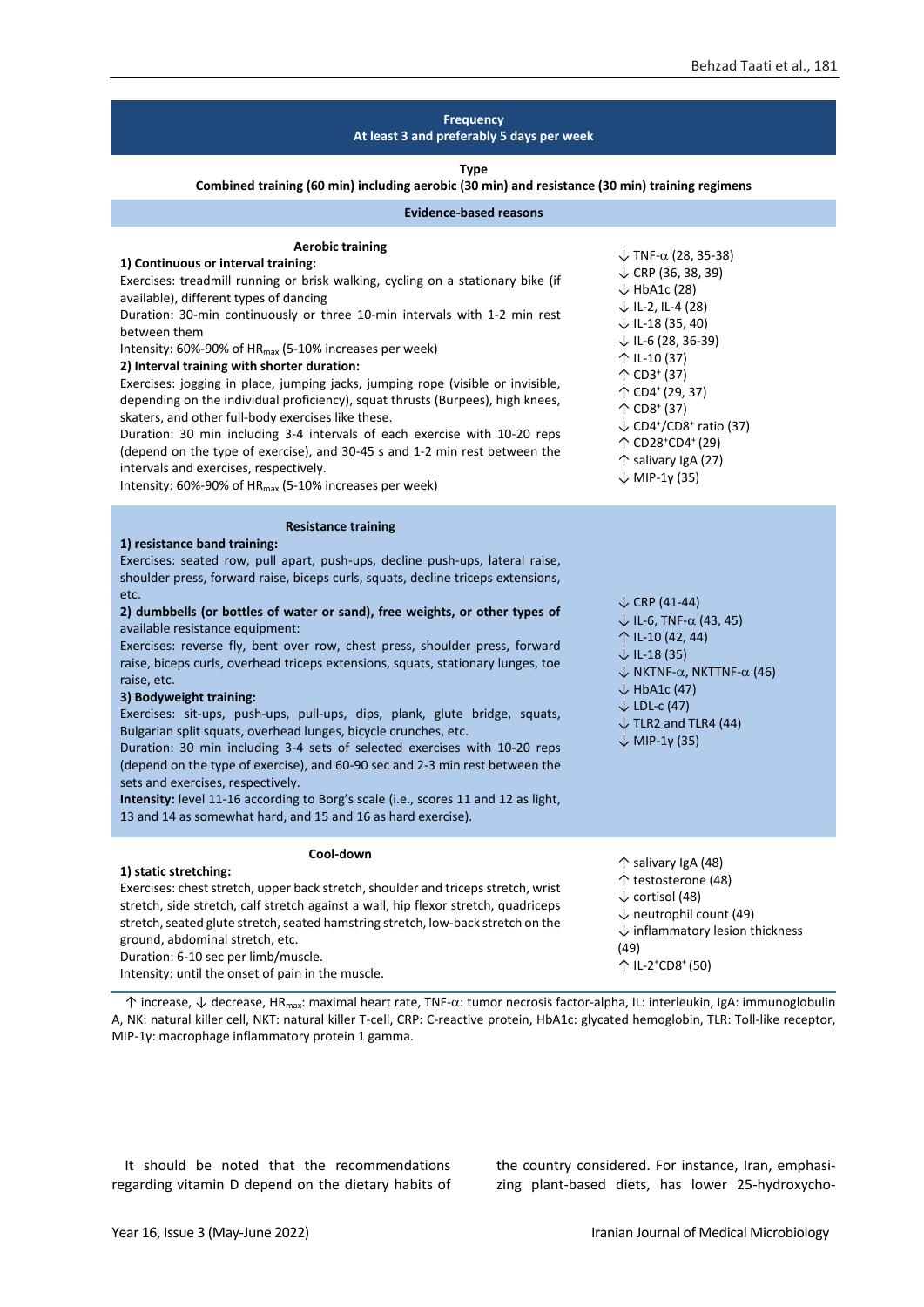lecalciferol concentrations than Japan, with high ocean fish consumption. It has been suggested that daily 3000–5000 IU of vitamin D supplementation (i.e., cholecalciferol) is needed to maintain serum 25 hydroxycholecalciferol concentration during the winter months when substantial cutaneous production of vitamin D is inadequate **(55)**.

On the other hand, recent clinical trials have also recommended higher doses of vitamin C (e.g., 0.000015-0.000024 kg/day) for patients with COVID-19 **(56)**. However, research in this field is ongoing, and a more certain conclusion cannot be drawn until further investigations confirm the results.

<span id="page-4-0"></span>**Table 2.** Exercise-related nutritional recommendations to do across delta variant-COVID-19 outbreaks.

|                                                                                                                                                                                                                                                                                                                                                 | <b>Description</b>                                                                                                                                                                                                 |
|-------------------------------------------------------------------------------------------------------------------------------------------------------------------------------------------------------------------------------------------------------------------------------------------------------------------------------------------------|--------------------------------------------------------------------------------------------------------------------------------------------------------------------------------------------------------------------|
| Carbohydrates (57)                                                                                                                                                                                                                                                                                                                              | 0.3-0.4 kg of carbohydrates such as pasta, rice and bread, 3-4 hours prior to training<br>$\bullet$<br>0.001-0.0012 kg/kg body weight/hour of carbohydrates such as potatoes and pasta after training<br>$\bullet$ |
| NOTE: RDA for carbohydrates is 0.13 kg/day for adults and children aged $\geq 1$ year (58). This is the amount of glucose needed<br>for optimum brain and nervous system functions. However, carbohydrates can make up 45-65% of a healthy person's daily<br>diet (59). For instance, this equates to 0.225-0.325 kg/day for a 2,000 kcal diet. |                                                                                                                                                                                                                    |
| Fruits (23)                                                                                                                                                                                                                                                                                                                                     | Small portions of fruits such as bananas, dates, and raisins during training<br>Bigger portions after training                                                                                                     |
| NOTE: Fiber can make up 0.14-0.34 kg/1,000 kcal of a daily diet of everyone aged ≥ 2 years, depending on age-sex groups (59).<br>For instance, this equates to 2 cups of fruit and 2.5 cups of vegetables per day for a 2,000 kcal diet.                                                                                                        |                                                                                                                                                                                                                    |
| Vitamins (51)                                                                                                                                                                                                                                                                                                                                   | Vitamin C: 0.0002 kg per day<br>Vitamin D: 2000 IU per day                                                                                                                                                         |
| NOTE: RDA for vitamin C is 0.000015-0.00009 kg/day, and for vitamin D is 600-800 IU/day, for everyone aged $\geq 2$ years,<br>depending on age-sex groups (59).                                                                                                                                                                                 |                                                                                                                                                                                                                    |
| Others (51)                                                                                                                                                                                                                                                                                                                                     | Zinc: 0.000008-0.000011 kg per day<br>Omega-3 fatty acids: 0.00025 kg per day                                                                                                                                      |
|                                                                                                                                                                                                                                                                                                                                                 |                                                                                                                                                                                                                    |

NOTE: RDA for zinc is 0.000003-0.000011 kg/day, and for omega-3 fatty acids is 0.007-0.017 kg/day, for everyone aged ≥ 2 years, depending on age-sex groups (59).

RDA: Recommended Dietary Allowance.

## **5. Conclusion**

Although staying at home will affect peoples' immune functions and physical fitness due to significant decreases in daily physical activity, regular moderate-intensity home-based exercise programs provide an opportunity for people to promote their immune system and fitness. However, exercise training without a proper diet, especially sufficient carbohydrates, vitamins, and polyphenols, will not be effective and efficient. As a result **(60)**, exercise and proper diet can be key factors in boosting immune responses and fighting against COVID-19.

# **Acknowledgment**

We gratefully thank all physicians, nurses, midwives, psychologists, hospital medical staff, and laboratory technicians who are the guardians of people's health.

# **Referance**

# **Competing Interests**

None declared.

## **Patient Consent**

Not required.

## **Funding**

We have not declared a specific grant for this research from any funding agency in public, commercial or not-for-profit sectors.

#### **Conflict of Interest**

Not required.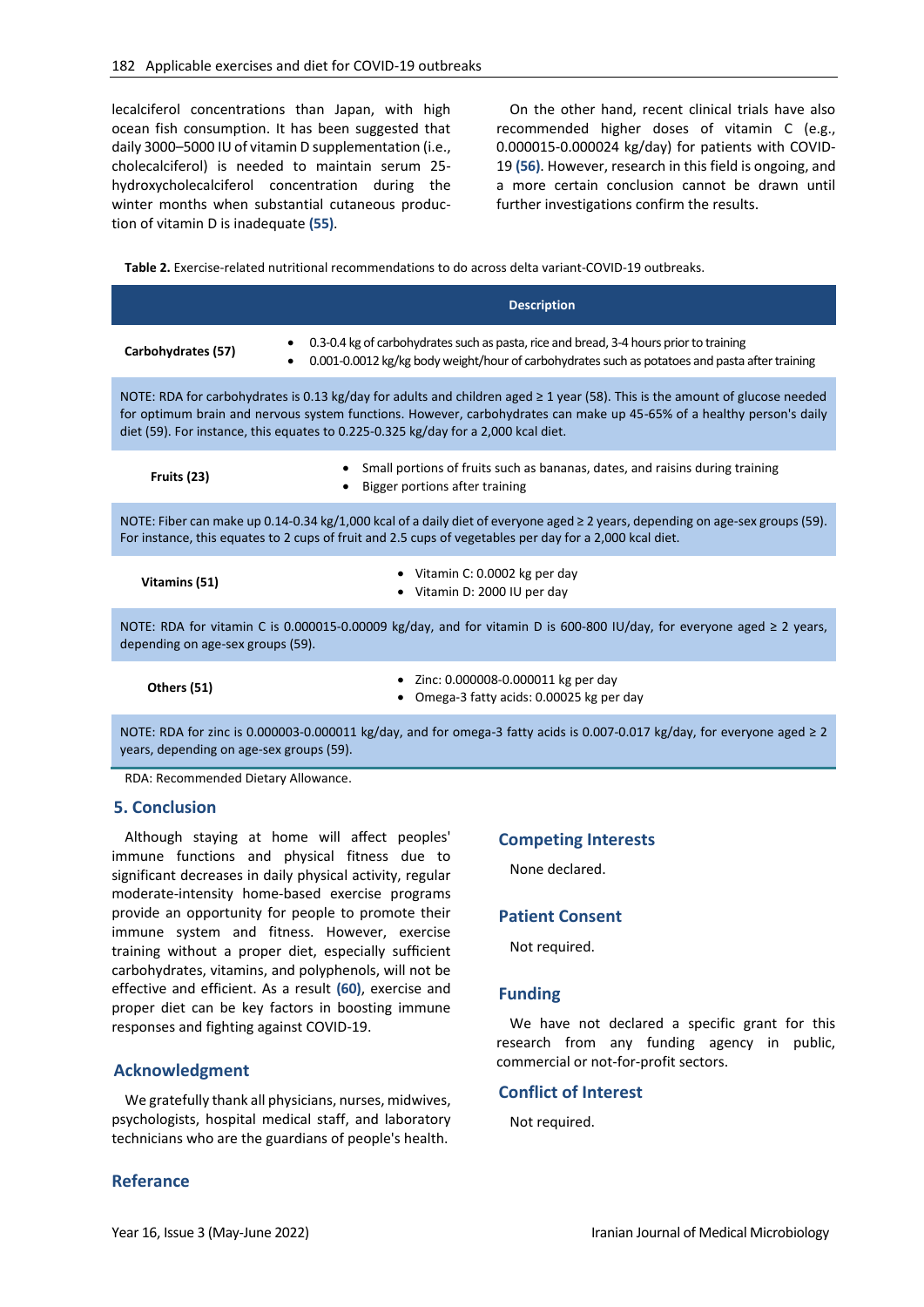- 1. World Health Organization. WHO Coronavirus (COVID-19) Dashboard 2021 [Available from: https://covid19.who.int/].
- 2. Dousari AS, Moghadam MT, Satarzadeh N. COVID-19 (Coronavirus disease 2019): a new coronavirus disease. Infect Drug Resist. 2020;13:2819. [\[DOI:10.2147/IDR.S259279\]](https://doi.org/10.2147/IDR.S259279) [\[PMID\]](https://www.ncbi.nlm.nih.gov/pubmed/32848431) [\[PMCID\]](http://www.ncbi.nlm.nih.gov/pmc/articles/PMC7429403)
- 3. Dyer O. Covid-19: Indonesia becomes Asia's new pandemic epicentre as delta variant spreads. British Medical Journal Publishing Group; 2021. [\[DOI:10.1136/bmj.n1815\]](https://doi.org/10.1136/bmj.n1815) [\[PMID\]](https://www.ncbi.nlm.nih.gov/pubmed/34272255)
- 4. Liang W, Guan W, Chen R, Wang W, Li J, Xu K, et al. Cancer patients in SARS-CoV-2 infection: a nationwide analysis in China. Lancet Oncol. 2020;21(3):335-7. [\[DOI:10.1016/S1470-2045\(20\)30096-6\]](https://doi.org/10.1016/S1470-2045(20)30096-6)
- 5. Moghadam M, Babakhani S, Rajabi S, Baravati F, Raeisi M, Dousari A. Does Stress and Anxiety Contribute to COVID-19? Iran J Psychiatry Behav Sci. 2021:2-.
- 6. Khoramipour K, Basereh A, Hekmatikar AA, Castell L, Ruhee RT, Suzuki K. Physical activity and nutrition guidelines to help with the fight against COVID-19. J Sports Sci. 2021;39(1):101-7. [\[DOI:10.1080/02640414.2020.1807089\]](https://doi.org/10.1080/02640414.2020.1807089) [\[PMID\]](https://www.ncbi.nlm.nih.gov/pubmed/32842905)
- 7. Taghizadeh P, Salehi S, Heshmati A, Houshmand SM, InanlooRahatloo K, Mahjoubi F, et al. Study on SARS-CoV-2 strains in Iran reveals potential contribution of co-infection with and recombination between different strains to the emergence of new strains. Virology. 2021;562:63-73. [\[DOI:10.1016/j.virol.2021.06.004\]](https://doi.org/10.1016/j.virol.2021.06.004) [\[PMID\]](https://www.ncbi.nlm.nih.gov/pubmed/34265628) [\[PMCID\]](http://www.ncbi.nlm.nih.gov/pmc/articles/PMC8214199)
- 8. Suzuki K. Chronic inflammation as an immunological abnormality and effectiveness of exercise. Biomolecules. 2019;9(6):223. [\[DOI:10.3390/biom9060223\]](https://doi.org/10.3390/biom9060223) [\[PMID\]](https://www.ncbi.nlm.nih.gov/pubmed/31181700) [\[PMCID\]](http://www.ncbi.nlm.nih.gov/pmc/articles/PMC6628010)
- 9. Yadav PD, Sapkal GN, Ella R, Sahay RR, Nyayanit DA, Patil DY, et al. Neutralization of Beta and Delta variant with sera of COVID-19 recovered cases and vaccinees of inactivated COVID-19 vaccine BBV152/Covaxin. J Travel Med. 2021;28(7). [\[DOI:10.1093/jtm/taab104\]](https://doi.org/10.1093/jtm/taab104) [\[PMID\]](https://www.ncbi.nlm.nih.gov/pubmed/34230972) [\[PMCID\]](http://www.ncbi.nlm.nih.gov/pmc/articles/PMC8344909)
- 10. Torjesen I. Covid-19: Delta variant is now UK's most dominant strain and spreading through schools. British Medical Journal Publishing Group; 2021. [\[DOI:10.1136/bmj.n1445\]](https://doi.org/10.1136/bmj.n1445) [\[PMID\]](https://www.ncbi.nlm.nih.gov/pubmed/34088699)
- 11. Burki TK. Lifting of COVID-19 restrictions in the UK and the Delta variant. Lancet Respir Med. 2021;9(8):e85. [\[DOI:10.1016/S2213-2600\(21\)00328-3\]](https://doi.org/10.1016/S2213-2600(21)00328-3)
- 12. Moona AA, Daria S, Asaduzzaman M, Islam MR. Bangladesh reported delta variant of coronavirus among its citizen: Actionable items to tackle the potential massive third wave. Infect Prevent Pract. 2021. [\[DOI:10.1016/j.infpip.2021.100159\]](https://doi.org/10.1016/j.infpip.2021.100159) [\[PMID\]](https://www.ncbi.nlm.nih.gov/pubmed/34316588) [\[PMCID\]](http://www.ncbi.nlm.nih.gov/pmc/articles/PMC8239335)
- 13. Lustig Y, Zuckerman N, Nemet I, Atari N, Kliker L, Regev-Yochay G, et al. Neutralising capacity against Delta (B.1.617.2) and other variants of concern following Comirnaty (BNT162b2, BioNTech/Pfizer) vaccination in health care workers, Israel. Euro Surveill. 2021;26(26): 2100557. [\[DOI:10.2807/1560-](https://doi.org/10.2807/1560-7917.ES.2021.26.26.2100557) [7917.ES.2021.26.26.2100557\]](https://doi.org/10.2807/1560-7917.ES.2021.26.26.2100557) [\[PMID\]](https://www.ncbi.nlm.nih.gov/pubmed/34212838) [\[PMCID\]](http://www.ncbi.nlm.nih.gov/pmc/articles/PMC8326656)
- 14. Ebrahim-Saraie HS, Dehghani B, Mojtahedi A, Shenagari M, Hasannejad-Bibalan M. Functional and Structural Characterization of SARS-Cov-2 Spike Protein: An In Silico Study. Ethiop J Health Sci. 2021;31(2):213-22. [\[DOI:10.4314/ejhs.v31i2.2\]](https://doi.org/10.4314/ejhs.v31i2.2) [\[PMID\]](https://www.ncbi.nlm.nih.gov/pubmed/34158771) [\[PMCID\]](http://www.ncbi.nlm.nih.gov/pmc/articles/PMC8188087)
- 15. Zhang M, Xiao J, Deng A, Zhang Y, Zhuang Y, Hu T, et al. Transmission Dynamics of an Outbreak of the COVID-19 Delta Variant B. 1.617. 2-Guangdong Province, China, May-June 2021. China CDC Wkly. 2021;3(27):584-6. [\[DOI:10.46234/ccdcw2021.148\]](https://doi.org/10.46234/ccdcw2021.148) [\[PMID\]](https://www.ncbi.nlm.nih.gov/pubmed/34594941) [\[PMCID\]](http://www.ncbi.nlm.nih.gov/pmc/articles/PMC8392962)
- 16. Mahase E. Delta variant: What is happening with transmission, hospital admissions, and restrictions? : British Medical Journal Publishing Group; 2021. [\[DOI:10.1136/bmj.n1513\]](https://doi.org/10.1136/bmj.n1513) [\[PMID\]](https://www.ncbi.nlm.nih.gov/pubmed/34130949)
- 17. Nieman DC. Coronavirus disease-2019: A tocsin to our aging, unfit, corpulent, and immunodeficient society. J Sport Health Sci. 2020;9(4):293-301. [\[DOI:10.1016/j.jshs.2020.05.001\]](https://doi.org/10.1016/j.jshs.2020.05.001) [\[PMID\]](https://www.ncbi.nlm.nih.gov/pubmed/32389882) [\[PMCID\]](http://www.ncbi.nlm.nih.gov/pmc/articles/PMC7205734)
- 18. Taati B, Arazi H, Kheirkhah J. Interaction effect of green tea consumption and resistance training on office and ambulatory cardiovascular parameters in women with high-normal/stage 1 hypertension. J Clin Hypertens (Greenwich). 2021;23(5):978-86. [\[DOI:10.1111/jch.14198\]](https://doi.org/10.1111/jch.14198) [\[PMID\]](https://www.ncbi.nlm.nih.gov/pubmed/33491287) [\[PMCID\]](http://www.ncbi.nlm.nih.gov/pmc/articles/PMC8678800)
- 19. Arazi H, Taati B, Kheirkhah J, Ramezanpour S. Changes in pain following an interaction period of resistance training and green tea extract consumption in sedentary hypertensive women: impact of blood pressure swings. J Health Popul Nutr. 2019;38(1):30. [\[DOI:10.1186/s41043-](https://doi.org/10.1186/s41043-019-0188-y) [019-0188-y\]](https://doi.org/10.1186/s41043-019-0188-y) [\[PMID\]](https://www.ncbi.nlm.nih.gov/pubmed/31672172) [\[PMCID\]](http://www.ncbi.nlm.nih.gov/pmc/articles/PMC6824015)
- 20. Arazi H, Asadi R, Taati B. Exercise training in thermomineral spring water has beneficial effects on hemodynamic and health-related factors in young-older hypertensive women: A randomized control trial. J Women Aging. 2020;32(3):279-91. [\[DOI:10.1080/08952841.2018.1547003\]](https://doi.org/10.1080/08952841.2018.1547003) [\[PMID\]](https://www.ncbi.nlm.nih.gov/pubmed/30465635)
- 21. Arazi H, Poursardar M, Taati B, Suzuki K. Does regular resistance exercise improve resting and intradialytic pain and haemodynamic measures in sedentary chronic haemodialysis women? Comp Exerc Physiol. 2021;17(3):235-41. [\[DOI:10.3920/CEP200057\]](https://doi.org/10.3920/CEP200057)
- 22. World Health Organization. Global Recommendations on Physical Activity for Health Geneva: WHO; 2010 [Available from: https://www.ncbi.nlm.nih.gov/books/NBK305058/].
- 23. Nieman DC, Wentz LM. The compelling link between physical activity and the body's defense system. J Sport Health Sci. 2019;8(3):201-17. [\[DOI:10.1016/j.jshs.2018.09.009\]](https://doi.org/10.1016/j.jshs.2018.09.009) [\[PMID\]](https://www.ncbi.nlm.nih.gov/pubmed/31193280) [\[PMCID\]](http://www.ncbi.nlm.nih.gov/pmc/articles/PMC6523821)
- 24. Arazi H, Taati B, Suzuki K. A review of the effects of leucine metabolite (β-Hydroxy-β-methylbutyrate) supplementation and resistance training on inflammatory markers: a new approach to oxidative stress and cardiovascular risk factors. Antioxidants. 2018;7(10):148. [\[DOI:10.3390/antiox7100148\]](https://doi.org/10.3390/antiox7100148) [\[PMID\]](https://www.ncbi.nlm.nih.gov/pubmed/30347824) [\[PMCID\]](http://www.ncbi.nlm.nih.gov/pmc/articles/PMC6210682)
- 25. Suzuki K, Hayashida H. Effect of Exercise Intensity on Cell-Mediated Immunity. Sports (Basel). 2021;9(1):8. [\[DOI:10.3390/sports9010008\]](https://doi.org/10.3390/sports9010008) [\[PMID\]](https://www.ncbi.nlm.nih.gov/pubmed/33440732) [\[PMCID\]](http://www.ncbi.nlm.nih.gov/pmc/articles/PMC7826544)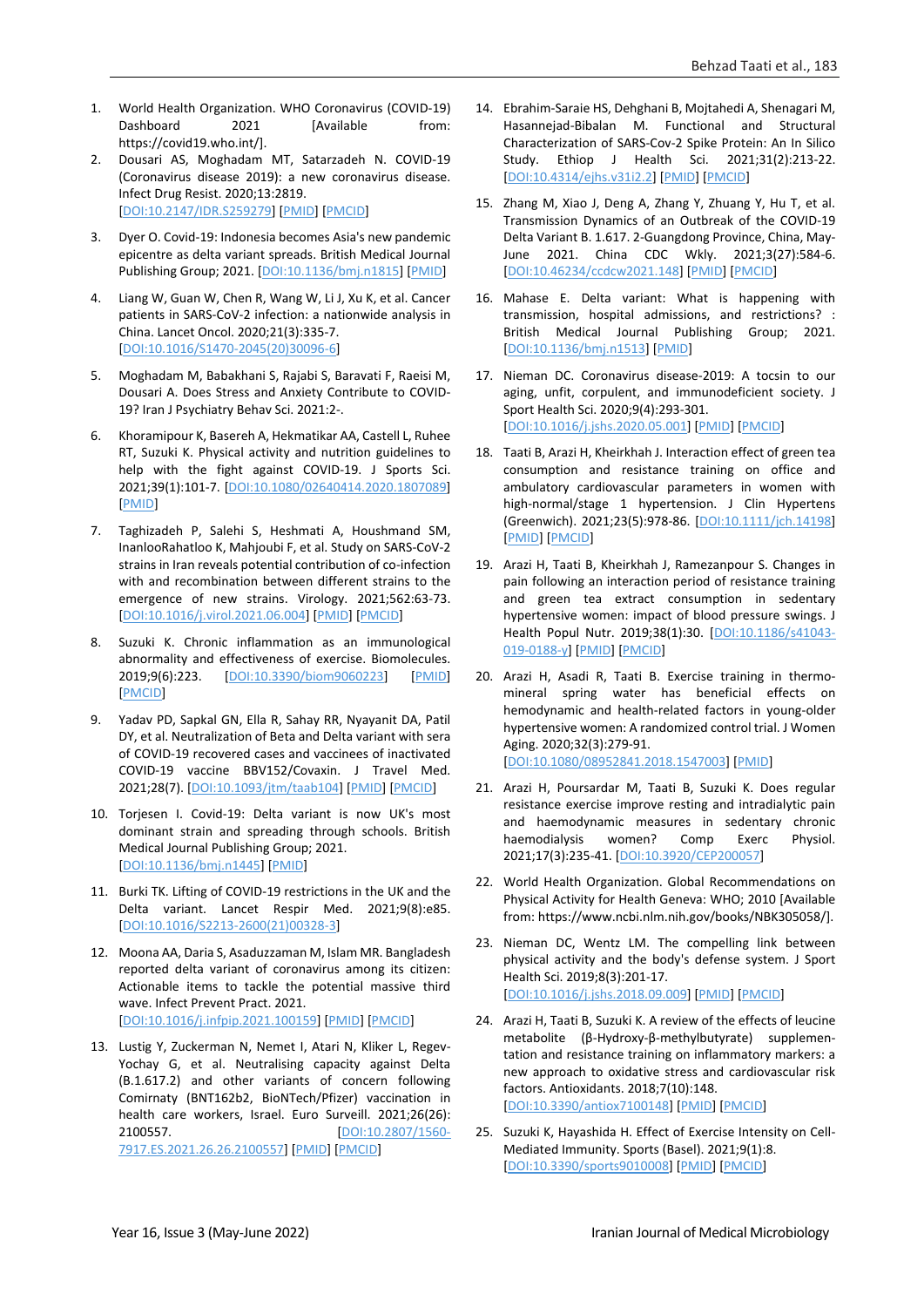- 26. Simpson RJ, Campbell JP, Gleeson M, Krüger K, Nieman DC, Pyne DB, et al. Can exercise affect immune function to increase susceptibility to infection? Exerc Immunol Rev. 2020;26:8-22.
- 27. Klentrou P, Cieslak T, MacNeil M, Vintinner A, Plyley M. Effect of moderate exercise on salivary immunoglobulin A and infection risk in humans. Eur J Appl Physiol. 2002;87(2):153-8. [\[DOI:10.1007/s00421-002-0609-1\]](https://doi.org/10.1007/s00421-002-0609-1) [\[PMID\]](https://www.ncbi.nlm.nih.gov/pubmed/12070626)
- 28. Abd El-Kader S, Gari A, Salah El-Den A. Impact of moderate versus mild aerobic exercise training on inflammatory cytokines in obese type 2 diabetic patients: a randomized clinical trial. Afr Health Sci. 2013;13(4):857-63. [\[DOI:10.4314/ahs.v13i4.1\]](https://doi.org/10.4314/ahs.v13i4.1) [\[PMID\]](https://www.ncbi.nlm.nih.gov/pubmed/24940305) [\[PMCID\]](http://www.ncbi.nlm.nih.gov/pmc/articles/PMC4056484)
- 29. Shimizu K, Kimura F, Akimoto T, Akama T, Tanabe K, Nishijima T, et al. Effect of moderate exercise training on Thelper cell subpopulations in elderly people. Exerc Immunol Rev. 2008;14(1):24-37.
- 30. Suzuki K, Totsuka M, Nakaji S, Yamada M, Kudoh S, Liu Q, et al. Endurance exercise causes interaction among stress hormones, cytokines, neutrophil dynamics, and muscle damage. J Appl Physiol. 1999;87(4):1360-7. [\[DOI:10.1152/jappl.1999.87.4.1360\]](https://doi.org/10.1152/jappl.1999.87.4.1360) [\[PMID\]](https://www.ncbi.nlm.nih.gov/pubmed/10517764)
- 31. Simpson RJ, Kunz H, Agha N, Graff R. Exercise and the Regulation of Immune Functions. Prog Mol Biol Transl Sci. 2015;135:355-80. [\[DOI:10.1016/bs.pmbts.2015.08.001\]](https://doi.org/10.1016/bs.pmbts.2015.08.001) [\[PMID\]](https://www.ncbi.nlm.nih.gov/pubmed/26477922)
- 32. Suzuki K, Tominaga T, Ruhee RT, Ma S. Characterization and Modulation of Systemic Inflammatory Response to Exhaustive Exercise in Relation to Oxidative Stress. Antioxidants (Basel). 2020;9(5):401. [\[DOI:10.3390/antiox9050401\]](https://doi.org/10.3390/antiox9050401) [\[PMID\]](https://www.ncbi.nlm.nih.gov/pubmed/32397304) [\[PMCID\]](http://www.ncbi.nlm.nih.gov/pmc/articles/PMC7278761)
- 33. Jiménez-Pavón D, Carbonell-Baeza A, Lavie CJ. Physical exercise as therapy to fight against the mental and physical consequences of COVID-19 quarantine: Special focus in older people. Prog Cardiovasc Dis. 2020. [\[DOI:10.1016/j.pcad.2020.03.009\]](https://doi.org/10.1016/j.pcad.2020.03.009) [\[PMID\]](https://www.ncbi.nlm.nih.gov/pubmed/32220590) [\[PMCID\]](http://www.ncbi.nlm.nih.gov/pmc/articles/PMC7118448)
- 34. Hammami A, Harrabi B, Mohr M, Krustrup P. Physical activity and coronavirus disease 2019 (COVID-19): specific recommendations for home-based physical training. Manag Sport Leis. 2020:1-6. [\[DOI:10.1080/23750472.2020.1757494\]](https://doi.org/10.1080/23750472.2020.1757494)
- 35. Mardare C, Kruger K, Liebisch G, Seimetz M, Couturier A, Ringseis R, et al. Endurance and Resistance Training Affect High Fat Diet-Induced Increase of Ceramides, Inflammasome Expression, and Systemic Inflammation in Mice. J Diabetes Res. 2016;2016:4536470. [\[DOI:10.1155/2016/4536470\]](https://doi.org/10.1155/2016/4536470) [\[PMID\]](https://www.ncbi.nlm.nih.gov/pubmed/26788518) [\[PMCID\]](http://www.ncbi.nlm.nih.gov/pmc/articles/PMC4691630)
- 36. Ordonez FJ, Rosety MA, Camacho A, Rosety I, Diaz AJ, Fornieles G, et al. Aerobic training improved low-grade inflammation in obese women with intellectual disability. J Intellect Disabil Res. 2014;58(6):583-90. [\[DOI:10.1111/jir.12056\]](https://doi.org/10.1111/jir.12056) [\[PMID\]](https://www.ncbi.nlm.nih.gov/pubmed/23742222)
- 37. Abd El-Kader SM, Al-Shreef FM. Inflammatory cytokines and immune system modulation by aerobic versus resisted exercise training for elderly. Afr Health Sci. 2018;18(1):120- 31. [\[DOI:10.4314/ahs.v18i1.16\]](https://doi.org/10.4314/ahs.v18i1.16) [\[PMID\]](https://www.ncbi.nlm.nih.gov/pubmed/29977265) [\[PMCID\]](http://www.ncbi.nlm.nih.gov/pmc/articles/PMC6016983)
- 38. Zheng G, Qiu P, Xia R, Lin H, Ye B, Tao J, et al. Effect of Aerobic Exercise on Inflammatory Markers in Healthy Middle-Aged and Older Adults: A Systematic Review and Meta-Analysis of Randomized Controlled Trials. Front aging Neurosci. 2019;11:98. [\[DOI:10.3389/fnagi.2019.00098\]](https://doi.org/10.3389/fnagi.2019.00098) [\[PMID\]](https://www.ncbi.nlm.nih.gov/pubmed/31080412) [\[PMCID\]](http://www.ncbi.nlm.nih.gov/pmc/articles/PMC6497785)
- 39. Akbarpour M. The effect of aerobic training on serum adiponectin and leptin levels and inflammatory markers of coronary heart disease in obese men. Biol Sport. 2013;30(1):21-7. [\[DOI:10.5604/20831862.1029817\]](https://doi.org/10.5604/20831862.1029817) [\[PMID\]](https://www.ncbi.nlm.nih.gov/pubmed/24744461) [\[PMCID\]](http://www.ncbi.nlm.nih.gov/pmc/articles/PMC3944554)
- 40. Stensvold D, Slørdahl SA, Wisløff U. Effect of exercise training on inflammation status among people with metabolic syndrome. Metab Syndr Relat Disord. 2012;10 (4):267-72. [\[DOI:10.1089/met.2011.0140\]](https://doi.org/10.1089/met.2011.0140) [\[PMID\]](https://www.ncbi.nlm.nih.gov/pubmed/22455564)
- 41. Sardeli AV, Tomeleri CM, Cyrino ES, Fernhall B, Cavaglieri CR, Chacon-Mikahil MPT. Effect of resistance training on inflammatory markers of older adults: A meta-analysis. Exp Gerontol. 2018;111:188-96. [\[DOI:10.1016/j.exger.2018.07.021\]](https://doi.org/10.1016/j.exger.2018.07.021) [\[PMID\]](https://www.ncbi.nlm.nih.gov/pubmed/30071283)
- 42. Chupel MU, Direito F, Furtado GE, Minuzzi LG, Pedrosa FM, Colado JC, et al. Strength Training Decreases Inflammation and Increases Cognition and Physical Fitness in Older Women with Cognitive Impairment. Front Physiol. 2017;8:377. [\[DOI:10.3389/fphys.2017.00377\]](https://doi.org/10.3389/fphys.2017.00377) [\[PMID\]](https://www.ncbi.nlm.nih.gov/pubmed/28659812) [\[PMCID\]](http://www.ncbi.nlm.nih.gov/pmc/articles/PMC5467003)
- 43. Tomeleri CM, Ribeiro AS, Souza MF, Schiavoni D, Schoenfeld BJ, Venturini D, et al. Resistance training improves inflammatory level, lipid and glycemic profiles in obese older women: A randomized controlled trial. Exp Gerontol. 2016;84:80-7. [\[DOI:10.1016/j.exger.2016.09.005\]](https://doi.org/10.1016/j.exger.2016.09.005) [\[PMID\]](https://www.ncbi.nlm.nih.gov/pubmed/27616162)
- 44. Rodriguez-Miguelez P, Fernandez-Gonzalo R, Almar M, Mejias Y, Rivas A, de Paz JA, et al. Role of Toll-like receptor 2 and 4 signaling pathways on the inflammatory response to resistance training in elderly subjects. Age (Dordr). 2014;36(6):9734. [\[DOI:10.1007/s11357-014-9734-0\]](https://doi.org/10.1007/s11357-014-9734-0) [\[PMID\]](https://www.ncbi.nlm.nih.gov/pubmed/25427999) [\[PMCID\]](http://www.ncbi.nlm.nih.gov/pmc/articles/PMC4245402)
- 45. Talebi-Garakani E, Safarzade A. Resistance training decreases serum inflammatory markers in diabetic rats. Endocrine. 2013;43(3):564-70. [\[DOI:10.1007/s12020-012-](https://doi.org/10.1007/s12020-012-9786-9) [9786-9\]](https://doi.org/10.1007/s12020-012-9786-9) [\[PMID\]](https://www.ncbi.nlm.nih.gov/pubmed/22948775)
- 46. Hagstrom AD, Marshall PW, Lonsdale C, Papalia S, Cheema BS, Toben C, et al. The effect of resistance training on markers of immune function and inflammation in previously sedentary women recovering from breast cancer: a randomized controlled trial. Breast Cancer Res Treat. 2016;155(3):471-82. [\[DOI:10.1007/s10549-016-](https://doi.org/10.1007/s10549-016-3688-0) [3688-0\]](https://doi.org/10.1007/s10549-016-3688-0) [\[PMID\]](https://www.ncbi.nlm.nih.gov/pubmed/26820653)
- 47. Nunes PR, Barcelos LC, Oliveira AA, Furlanetto Junior R, Martins FM, Orsatti CL, et al. Effect of resistance training on muscular strength and indicators of abdominal adiposity, metabolic risk, and inflammation in postmenopausal women: controlled and randomized clinical trial of efficacy of training volume. Age (Dordr). 2016;38(2):40. [\[DOI:10.1007/s11357-016-9901-6\]](https://doi.org/10.1007/s11357-016-9901-6) [\[PMID\]](https://www.ncbi.nlm.nih.gov/pubmed/26984105) [\[PMCID\]](http://www.ncbi.nlm.nih.gov/pmc/articles/PMC5005909)